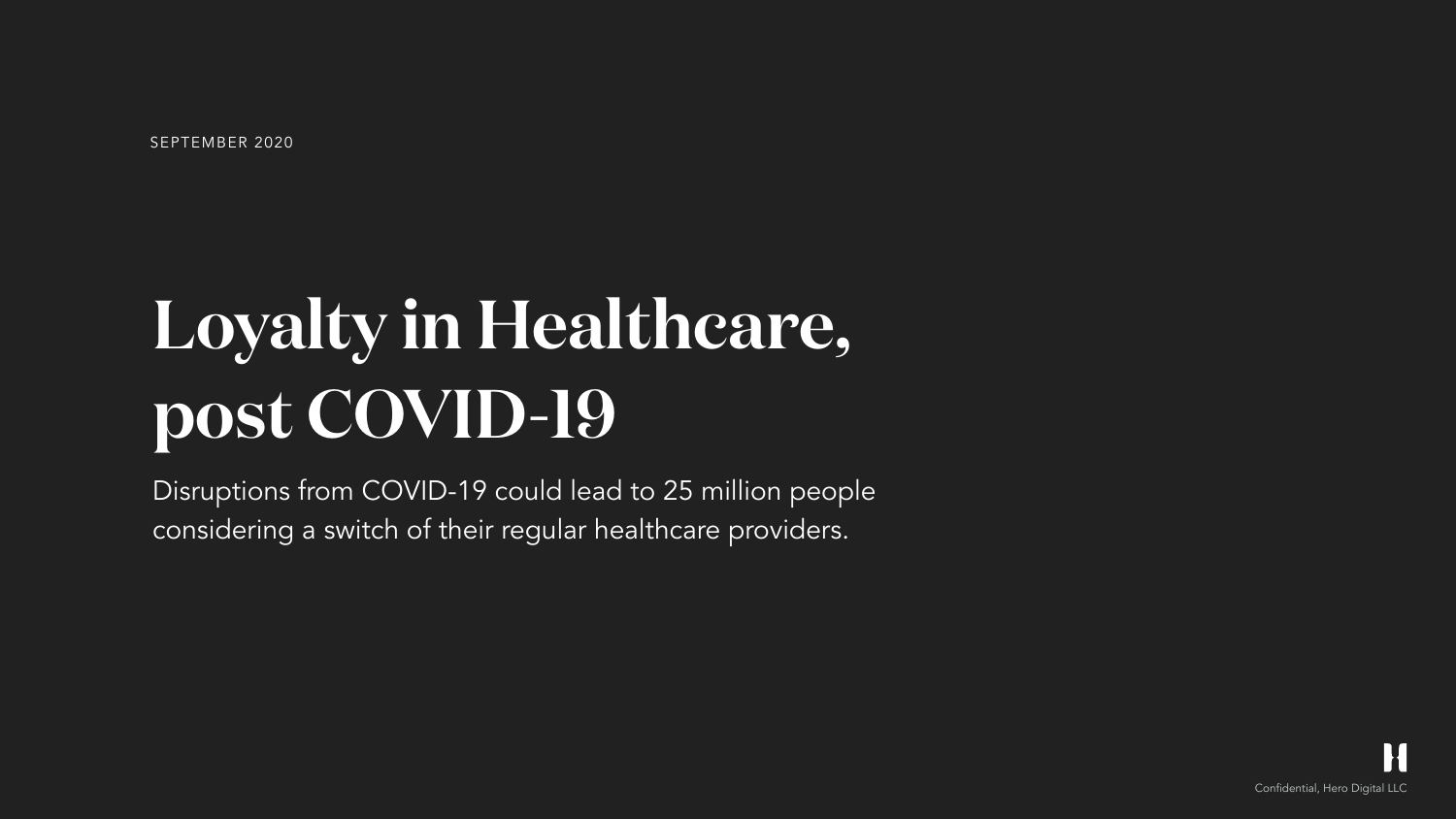

**The COVID-19 pandemic has redefined our habits across all facets of life, and healthcare is no exception.** 

**How are patients responding to this change?**  In a survey conducted by Hero Digital in August 2020, only about half of patients reported feeling loyal to their current provider, with individuals who have relocated or changed jobs being more likely to switch. The pressures of money loss, reemployment, moving, and health concerns are motivating people to find new providers. This transition uncovers a potential audience of about 25 million who will be searching for a provider who can give them a seamless, integrated experience.

Healthcare companies can appeal to this audience by creating a credible and convenient experience enabled by cutting-edge technology and self-serve tools. New patients will be expecting a multi-touch journey across all channels — from smart watches to telehealth to in-person appointments.

To effectively reach this audience, companies can start by mapping new patients' engagement points, workflows, and pain points. Then, for each stage of the patient journey, companies can find differentiated opportunities to solve for their patients' evolving needs.

In August 2020, Hero Digital surveyed 1,673 people about their preferences and behaviors for interacting with healthcare providers and how they may have changed as a result of the COVID-19 pandemic.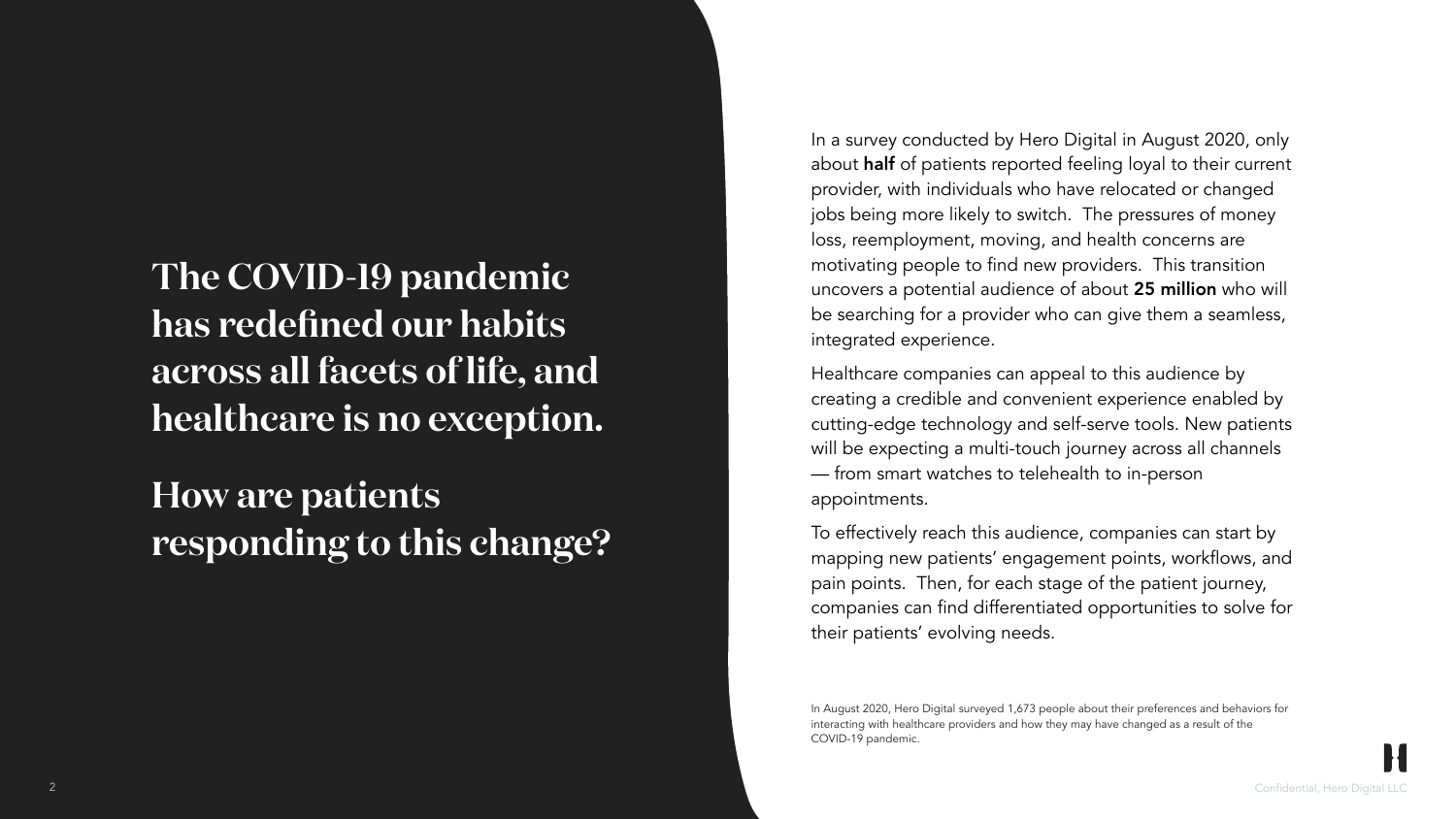

# **Half of patients are likely to switch providers**

Across healthcare relationships, only about 50% of patients feel loyal to their regular providers. In every case, there's a great risk of attrition and a great opportunity to win new loyalties.



The highest loyalty is with primary and specialty providers where having history and an established relationship can make a difference in the perceived quality of care.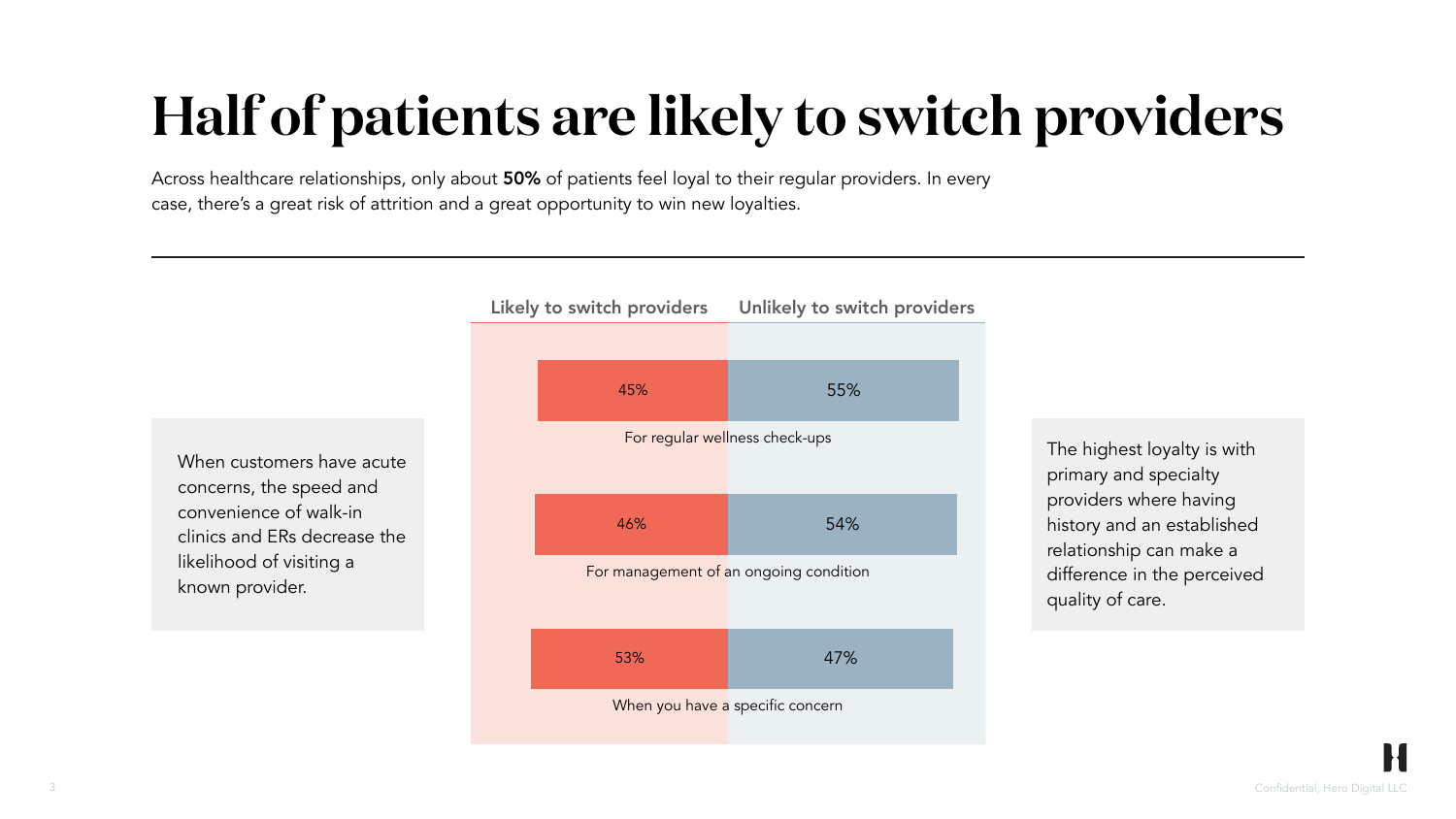### **Switchers are younger and more urban**

While younger and more urban patients were already open to switching providers pre-pandemic, COVID-19 has acted as a general accelerant.

Over half of 18-29 year olds are likely to switch primary providers, compared to a third of 60+ year olds.

Urban patients are 44% more likely to consider changing healthcare providers than rural patients.



1 in 6 individuals under 44 say that they are actually more likely to switch providers following the pandemic.

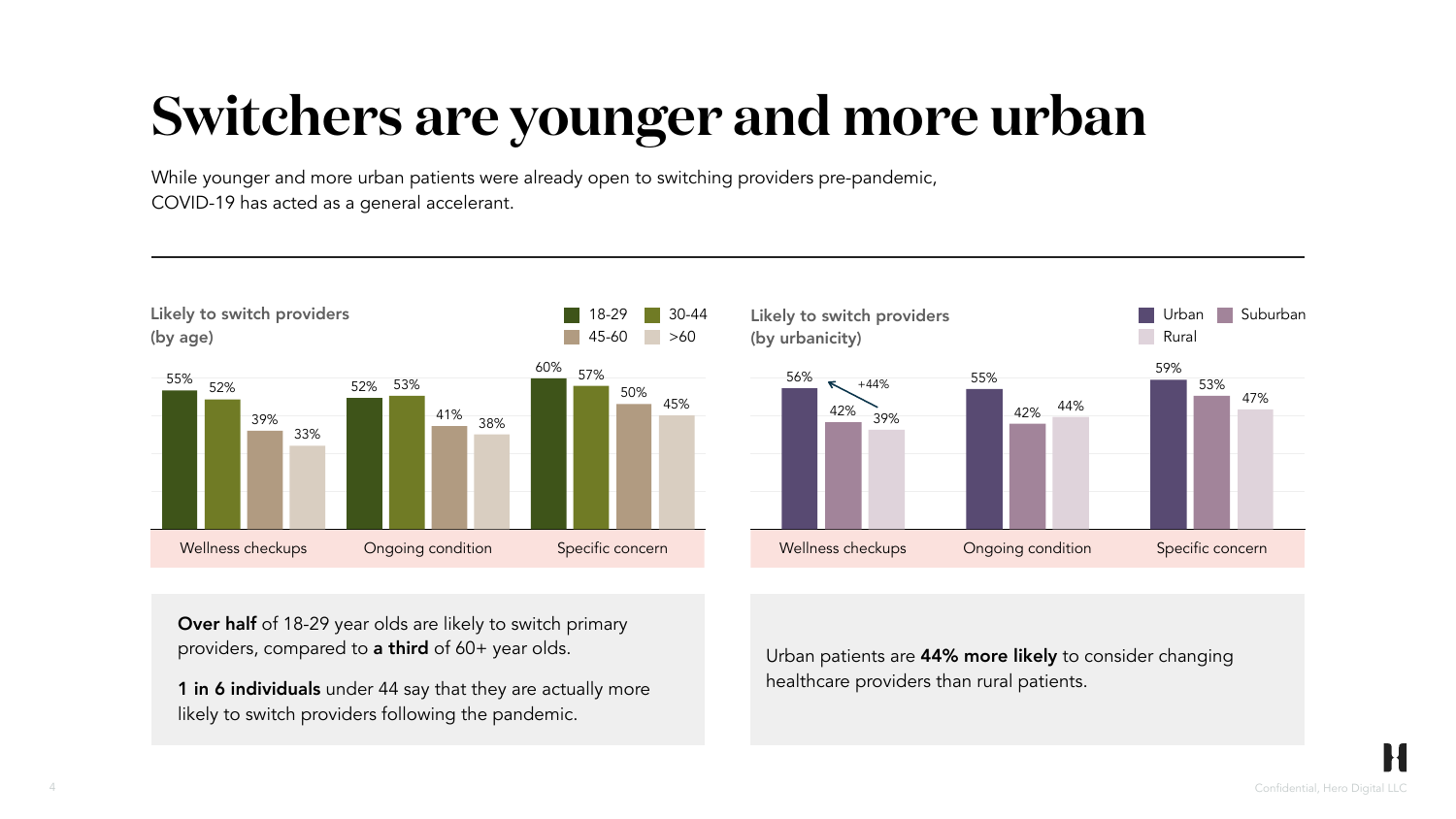

# **Lifestyle disruptions contribute to switching**

The ways that COVID-19 has impacted people's lives has a large role in their likelihood to switch providers, whether from internal preferences or external events.

|                          | 19% | 29% |
|--------------------------|-----|-----|
| I've moved to a new area |     |     |
| 4%                       | 20% |     |
| None of the above        |     |     |
| 2%<br>5%                 |     |     |

I am more conscious about health

I am more conscious about money

I've had a change in employment

Ways in which COVID-19 has impacted your life (% of patients who responded that…)

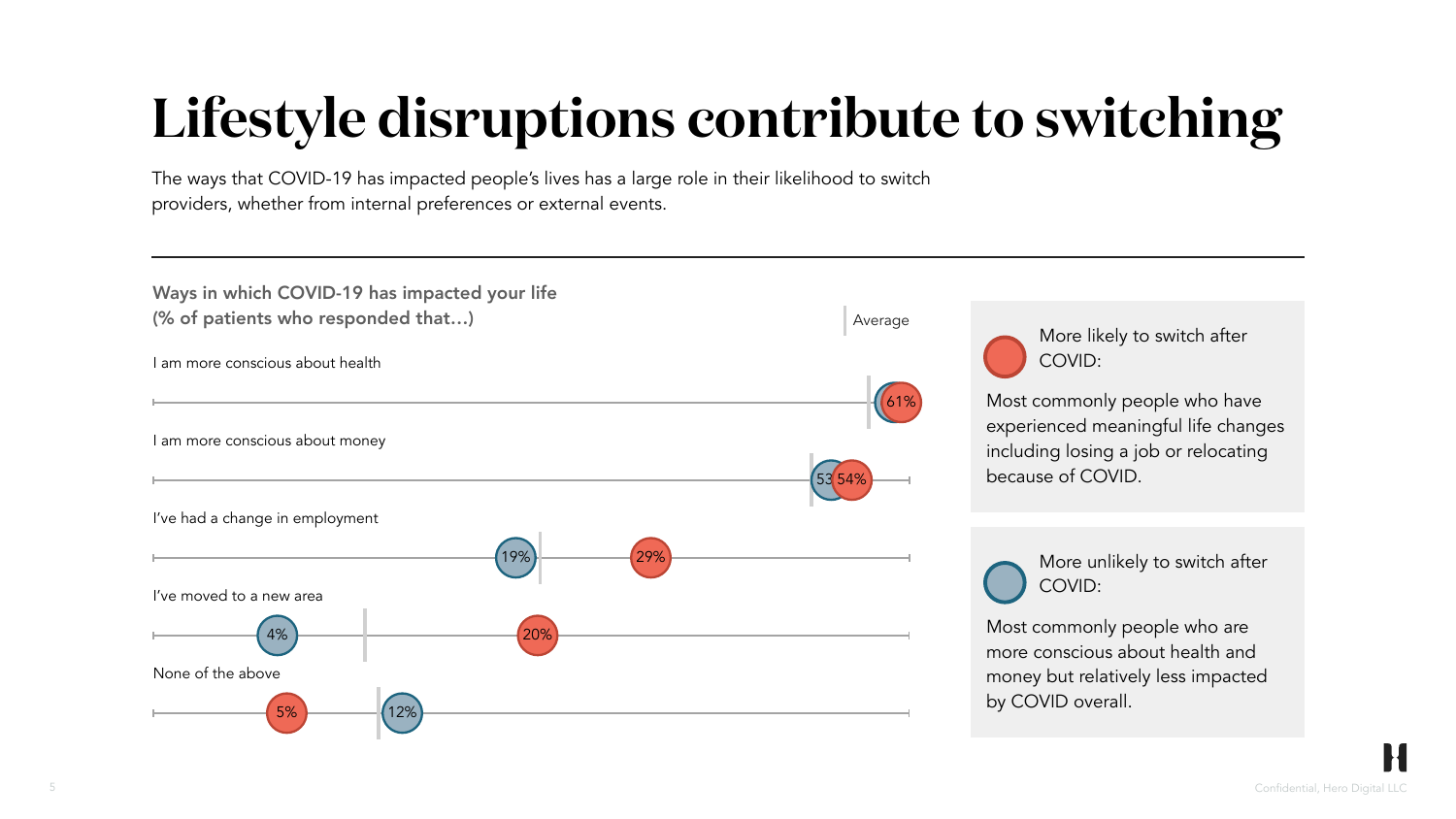# **25 million are now more likely to switch**

The shifting loyalty landscape resulting from COVID-19 highlights a need to better understand those patients who are most at risk and what they may be looking for in their next provider.

6 Confidential, Hero Digital LLC \*Calculated from the 2019 US Census Population 18+ (255.2 million) and the percent of respondents in this research who reported seeing a doctor regularly for wellness checkups

About 1 in 8 (25.1 million) are more likely to switch after COVID-19.

| Just as likely to switch<br>providers post-COVID | More likely to switch<br>providers post-COVID |  |
|--------------------------------------------------|-----------------------------------------------|--|
| 31.8% of patients                                | 13.7% of patients                             |  |
| Skew towards                                     | Skew towards                                  |  |
| AGE                                              | AGE                                           |  |
| 18-29<br>45-59<br>$30 - 44$<br>$60 +$            | 18-29<br>$30 - 44$<br>45-59<br>$60+$          |  |
| URBANICITY                                       | URBANICITY                                    |  |
| Rural<br>Urban<br>Suburban                       | Rural<br>Urban<br>Suburban                    |  |
| <b>GENDER</b>                                    | <b>GENDER</b>                                 |  |
| Male<br>Female                                   | Male<br>Female                                |  |



71.9% (183.5 million\*) of people in the U.S. seek medical care for regular wellness checkups.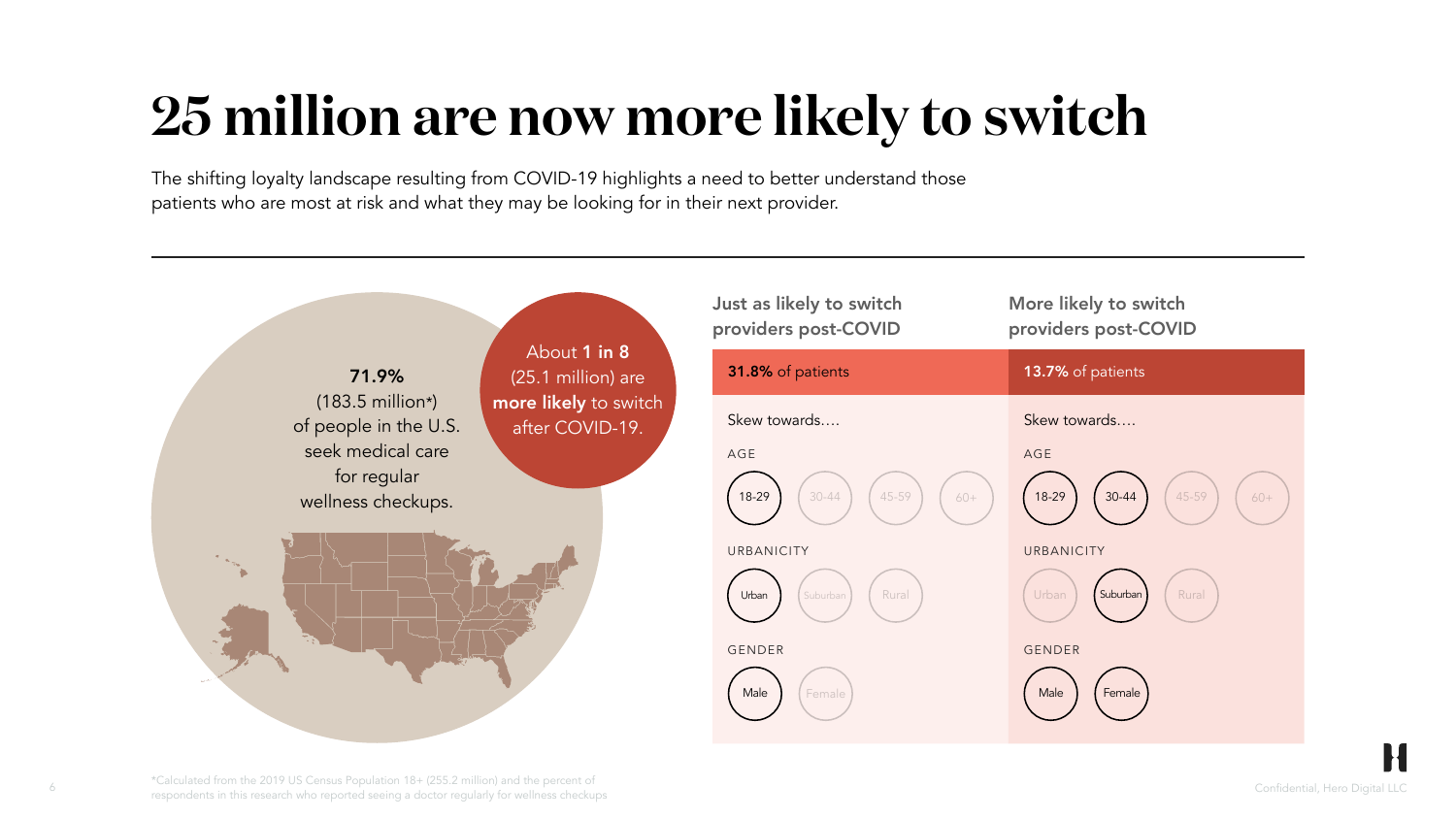

# **Switchers are comfortable with digital**

The audience of people most likely to switch providers post-COVID are more likely to engage in digital healthcare experiences.

Visit a doctor's website<br>
Use of at-home lab testing (+49%), digital health monitors (+34%), and mailorder pharmacies (+31%)

COVID-impacted switchers more commonly…



Were frequent telehealth users prior to the pandemic

Say they are 'definitely' willing to give personal health data to their provider

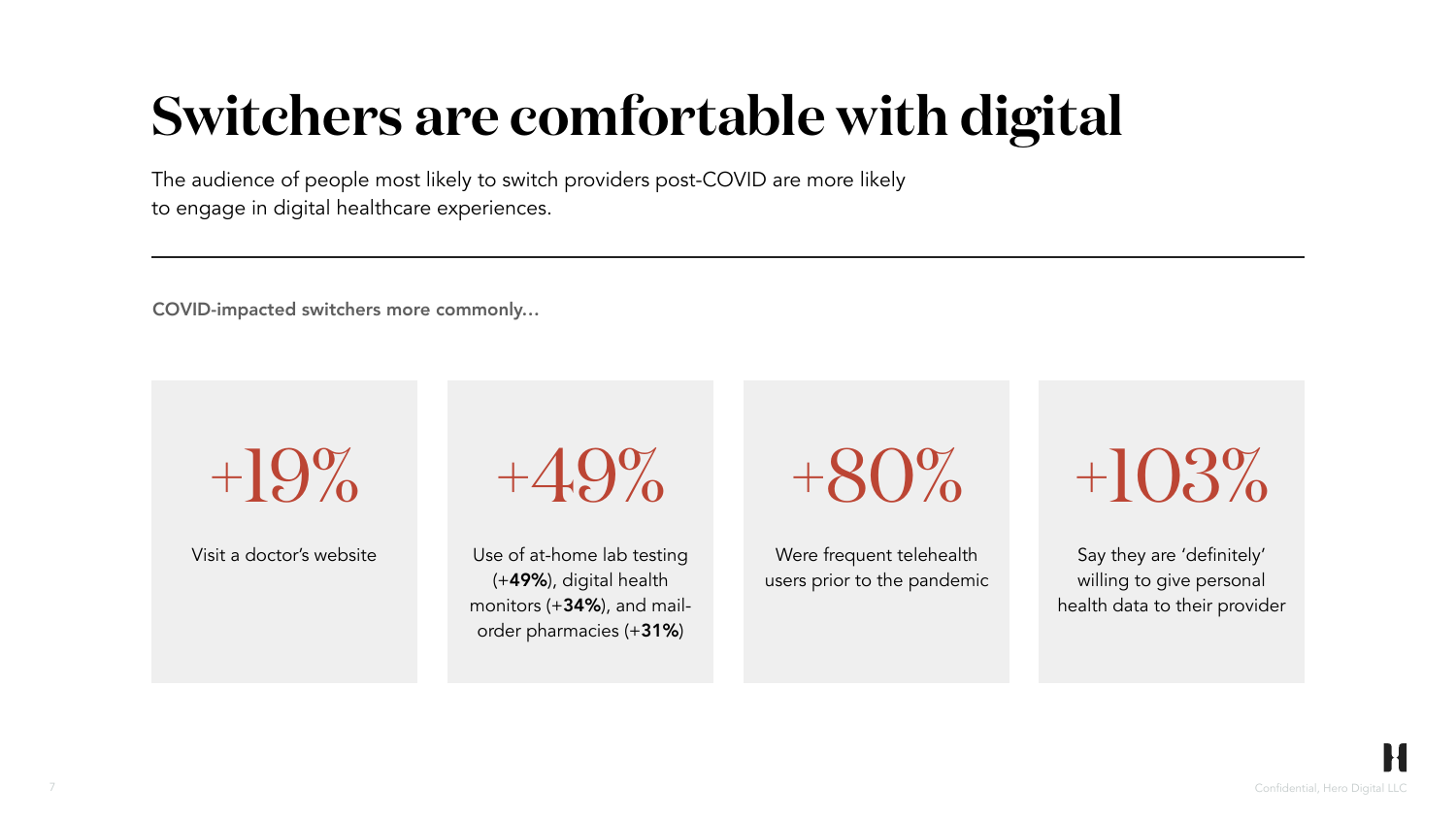

# **Technology, convenience drive change**

Patients who are the most at risk following COVID-19 disruptions are the most influenced by availability and technology offered by their doctors.

| People who rate<br>factor as most important<br>(indexed to average) | 34.4%                | 21.3%                       | 12.0%                         | 11.1%                                                                  | 7.1%                           | 6.1%           |
|---------------------------------------------------------------------|----------------------|-----------------------------|-------------------------------|------------------------------------------------------------------------|--------------------------------|----------------|
|                                                                     | Practice credibility | Location<br>(close to home) | Next available<br>appointment | Advanced<br>technology                                                 | Online booking<br>capabilities | Patient portal |
| Likelihood to switch                                                |                      |                             |                               |                                                                        |                                |                |
| I am more likely                                                    | 56                   | 104                         | 114                           | 141                                                                    | 158                            | 154            |
| I am just as likely                                                 | 92                   | 76                          | 112                           | 116                                                                    | 136                            | 119            |
| I am just as unlikely                                               | 111                  | 119                         | 106                           | 71                                                                     | 68                             | 72             |
| I am more unlikely                                                  | 119                  | 98                          | 81                            | 98                                                                     | 60                             | 90             |
|                                                                     | Credibility          | Convenience                 |                               | Technology                                                             |                                |                |
|                                                                     |                      |                             |                               | At-risk patients are more heavily influenced by<br>technology drivers. |                                |                |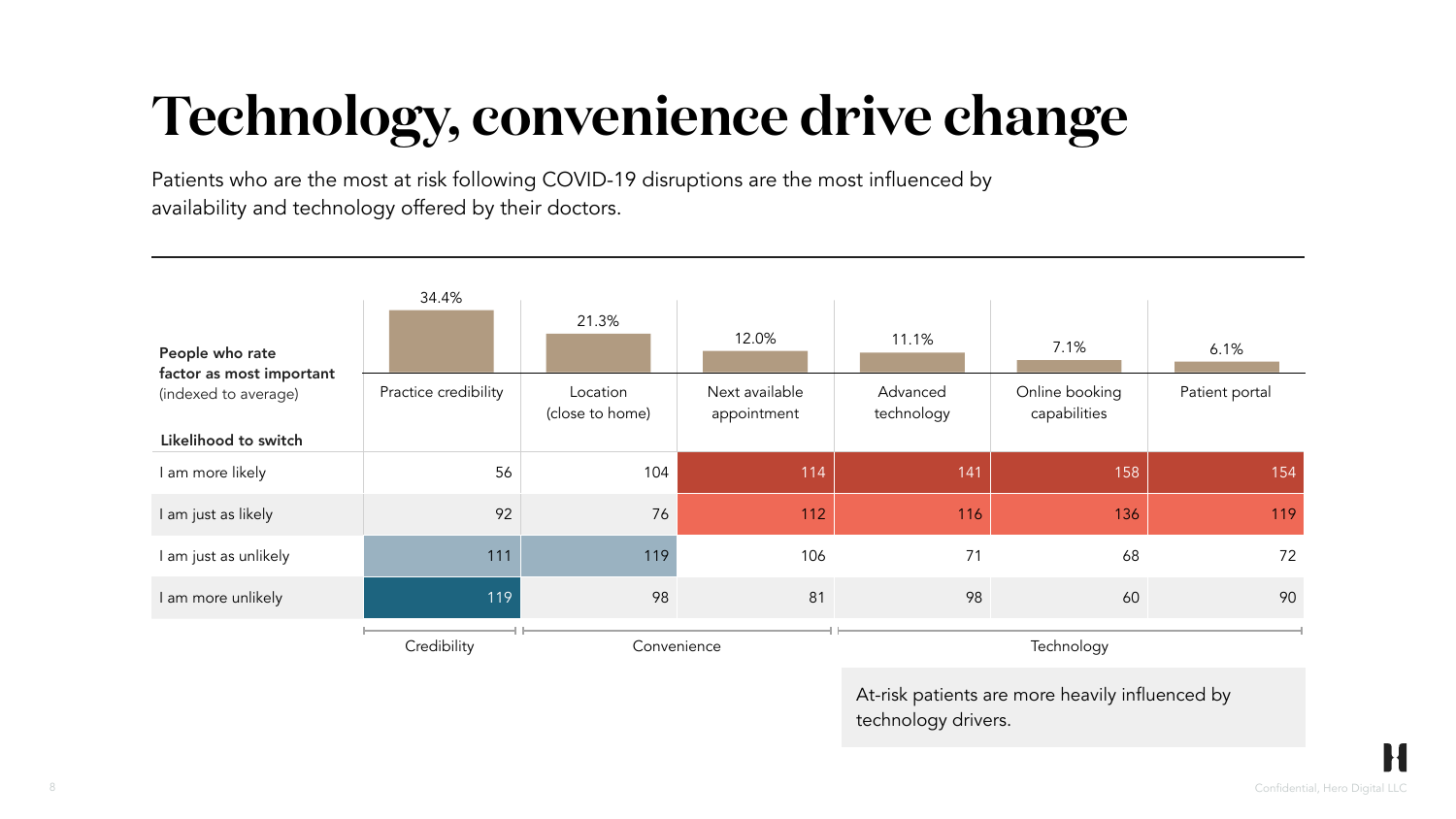

### **Patient preferences are changing.**

Healthcare providers must offer new experiences if they are to build and hold on to loyalty into the future.



### COVID-19 has disrupted traditional drivers of loyalty.

The pandemic has added new risks and hurdles to care that have forced a reassessment of patient relationships. Don't rely on the status quo to keep them coming back for care.



### Patient experiences extend far beyond the office visit.

Gone are the days when a patient's experience consisted purely of in-person interactions. Healthcare today is a multitouch journey that demands a seamless, digitally-enabled experience integrated with the patterns of modern life.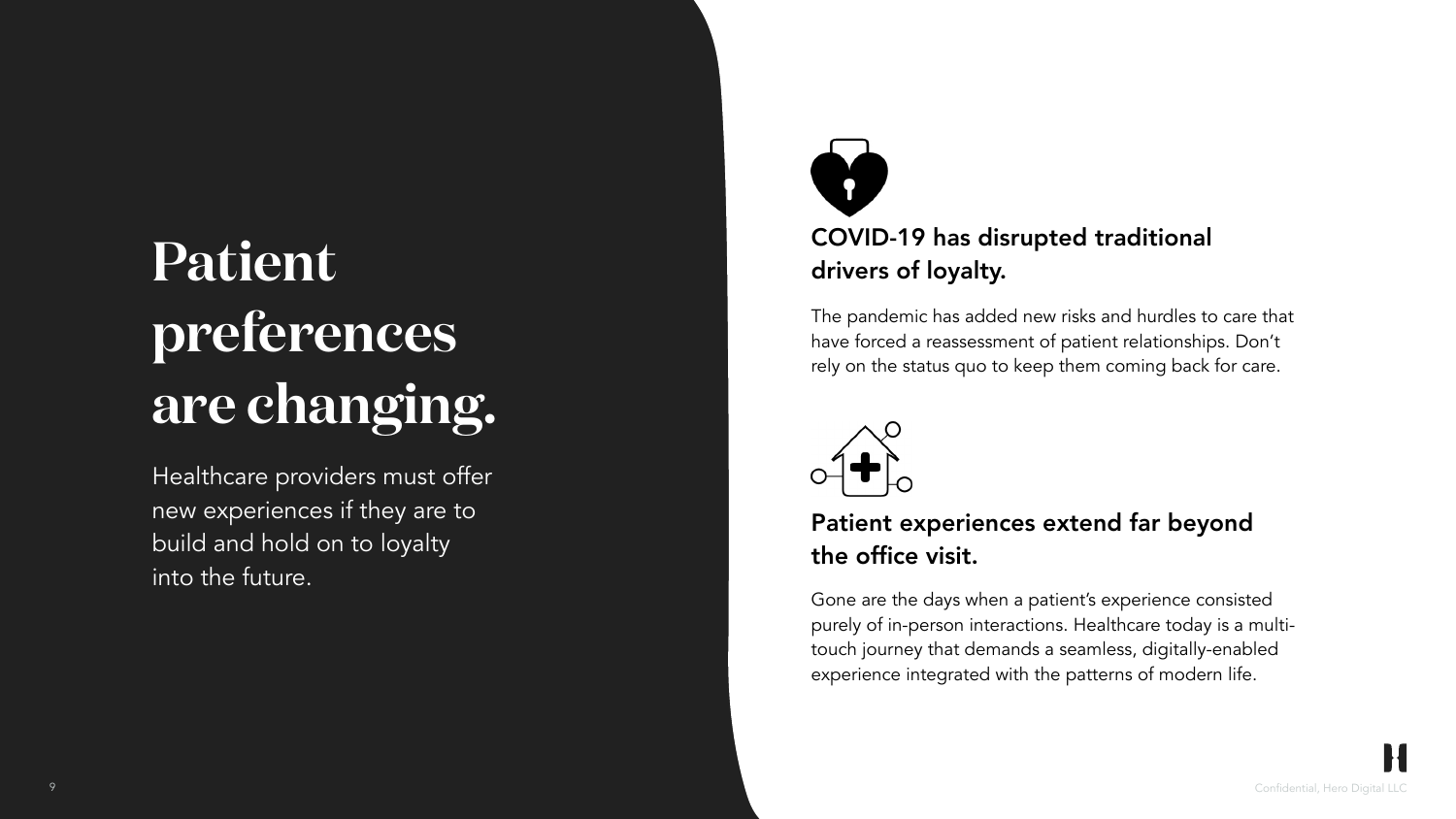

# **How Hero Digital can help you get started**

How to make sense of the business, market, and technological implications for defining the ideal digital patient experience.



### **Synthesize**

#### Envision

Construct a north-star vision that will guide your investments in activities that deliver optimal customerbusiness impact.

Plan and rank your services based on your patients' evolving needs, as well as your ability to meet them, and adjust your roadmap accordingly.



Map the ways your patients interact now and find opportunities to better fit into their demanding and increasingly digital-driven lives.



#### **Prioritize**